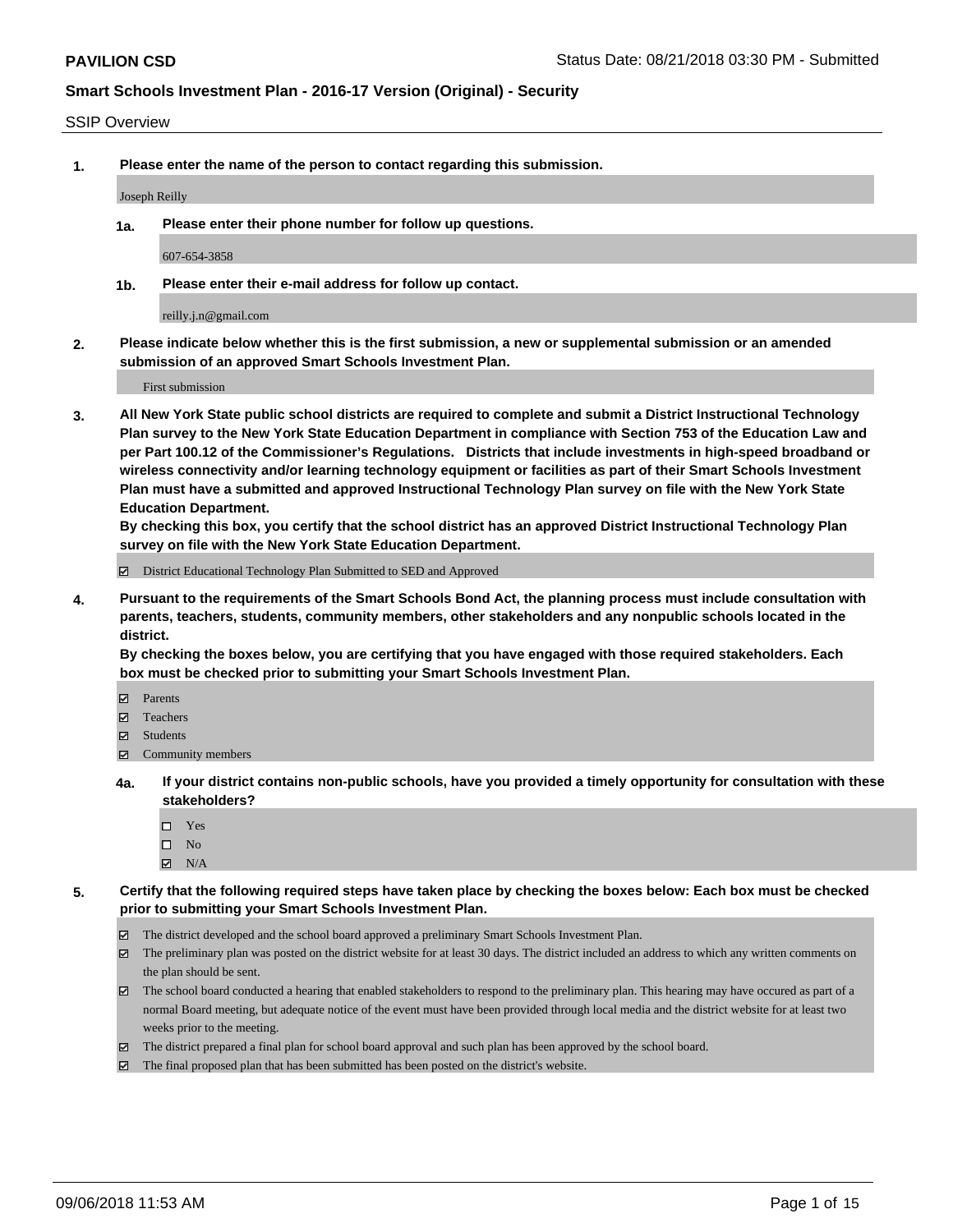SSIP Overview

**5a. Please upload the proposed Smart Schools Investment Plan (SSIP) that was posted on the district's website, along with any supporting materials. Note that this should be different than your recently submitted Educational Technology Survey. The Final SSIP, as approved by the School Board, should also be posted on the website and remain there during the course of the projects contained therein.**

SMART SCHOOLS BOND PCS Prelimiary approval notice.pdf

**5b. Enter the webpage address where the final Smart Schools Investment Plan is posted. The Plan should remain posted for the life of the included projects.**

http://www.pavilioncsd.org/district/smart\_bond\_information

**6. Please enter an estimate of the total number of students and staff that will benefit from this Smart Schools Investment Plan based on the cumulative projects submitted to date.**

758

**7. An LEA/School District may partner with one or more other LEA/School Districts to form a consortium to pool Smart Schools Bond Act funds for a project that meets all other Smart School Bond Act requirements. Each school district participating in the consortium will need to file an approved Smart Schools Investment Plan for the project and submit a signed Memorandum of Understanding that sets forth the details of the consortium including the roles of each respective district.**

 $\Box$  The district plans to participate in a consortium to partner with other school district(s) to implement a Smart Schools project.

#### **8. Please enter the name and 6-digit SED Code for each LEA/School District participating in the Consortium.**

| <b>Partner LEA/District</b> | <b>ISED BEDS Code</b> |
|-----------------------------|-----------------------|
| (No Response)               | (No Response)         |

#### **9. Please upload a signed Memorandum of Understanding with all of the participating Consortium partners.**

(No Response)

**10. Your district's Smart Schools Bond Act Allocation is:**

\$940,829

**11. Enter the budget sub-allocations by category that you are submitting for approval at this time. If you are not budgeting SSBA funds for a category, please enter 0 (zero.) If the value entered is \$0, you will not be required to complete that survey question.**

|                                       | Sub-<br>Allocations |
|---------------------------------------|---------------------|
| <b>School Connectivity</b>            | $\mathbf 0$         |
| Connectivity Projects for Communities | $\overline{0}$      |
| <b>Classroom Technology</b>           | 0                   |
| Pre-Kindergarten Classrooms           | 0                   |
| Replace Transportable Classrooms      | $\Omega$            |
| High-Tech Security Features           | 348,300             |
| Totals:                               | 348,300             |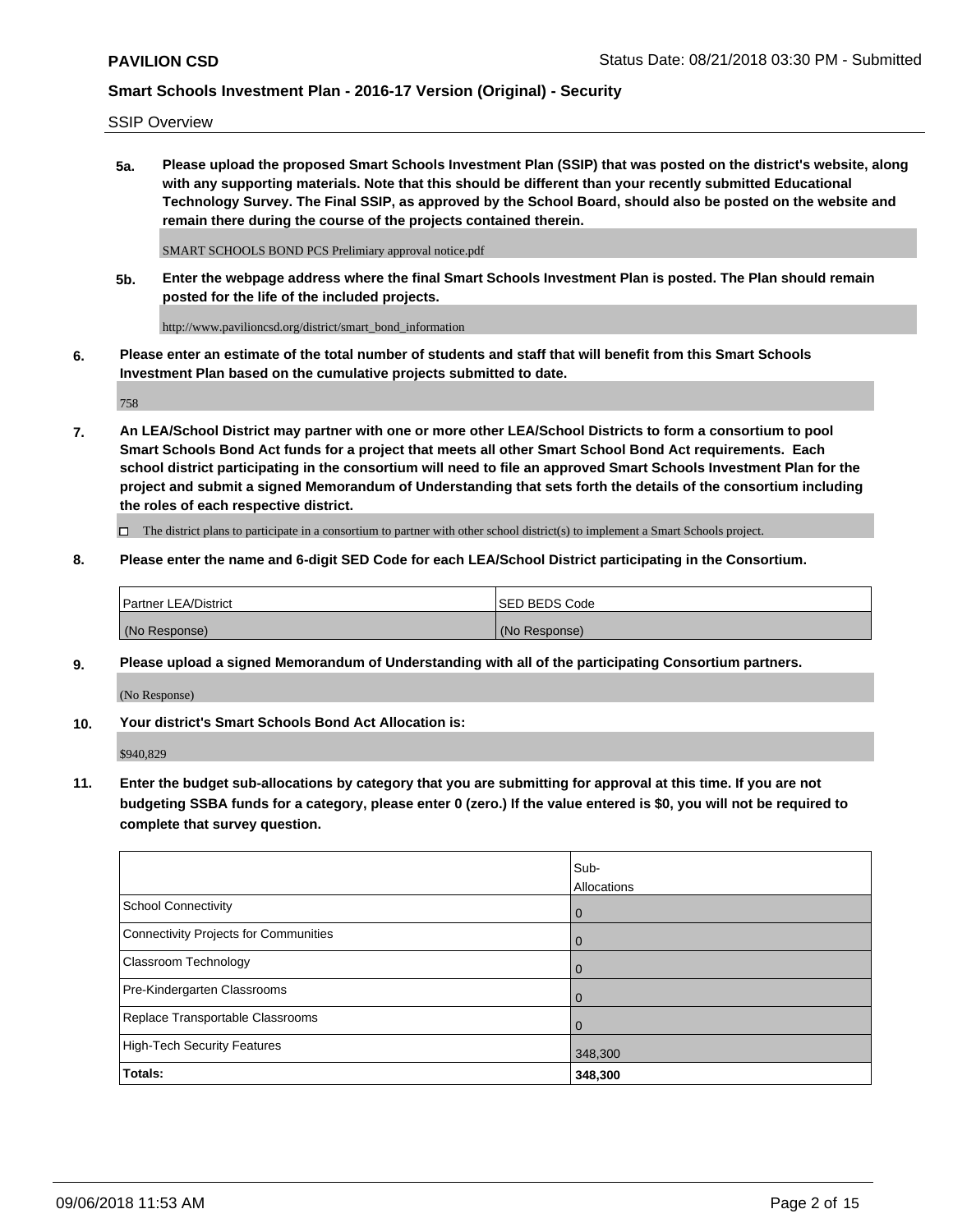School Connectivity

- **1. In order for students and faculty to receive the maximum benefit from the technology made available under the Smart Schools Bond Act, their school buildings must possess sufficient connectivity infrastructure to ensure that devices can be used during the school day. Smart Schools Investment Plans must demonstrate that:**
	- **• sufficient infrastructure that meets the Federal Communications Commission's 100 Mbps per 1,000 students standard currently exists in the buildings where new devices will be deployed, or**
	- **• is a planned use of a portion of Smart Schools Bond Act funds, or**
	- **• is under development through another funding source.**

**Smart Schools Bond Act funds used for technology infrastructure or classroom technology investments must increase the number of school buildings that meet or exceed the minimum speed standard of 100 Mbps per 1,000 students and staff within 12 months. This standard may be met on either a contracted 24/7 firm service or a "burstable" capability. If the standard is met under the burstable criteria, it must be:**

**1. Specifically codified in a service contract with a provider, and**

**2. Guaranteed to be available to all students and devices as needed, particularly during periods of high demand, such as computer-based testing (CBT) periods.**

**Please describe how your district already meets or is planning to meet this standard within 12 months of plan submission.**

(No Response)

**1a. If a district believes that it will be impossible to meet this standard within 12 months, it may apply for a waiver of this requirement, as described on the Smart Schools website. The waiver must be filed and approved by SED prior to submitting this survey.**

 $\Box$  By checking this box, you are certifying that the school district has an approved waiver of this requirement on file with the New York State Education Department.

#### **2. Connectivity Speed Calculator (Required)**

|                         | Number of<br>Students | Multiply by<br>100 Kbps | Divide by 1000 Current Speed<br>to Convert to<br>Required<br>Speed in Mb | lin Mb             | Expected<br>Speed to be<br>Attained Within   Required<br>12 Months | <b>Expected Date</b><br><b>When</b><br>Speed Will be<br>Met |
|-------------------------|-----------------------|-------------------------|--------------------------------------------------------------------------|--------------------|--------------------------------------------------------------------|-------------------------------------------------------------|
| <b>Calculated Speed</b> | (No<br>Response)      | (No Response)           | l (No<br>Response)                                                       | l (No<br>Response) | (No<br>Response)                                                   | (No<br>Response)                                            |

**3. Describe how you intend to use Smart Schools Bond Act funds for high-speed broadband and/or wireless connectivity projects in school buildings.**

(No Response)

**4. Describe the linkage between the district's District Instructional Technology Plan and the proposed projects. (There should be a link between your response to this question and your response to Question 1 in Part E. Curriculum and Instruction "What are the district's plans to use digital connectivity and technology to improve teaching and learning?)**

(No Response)

**5. If the district wishes to have students and staff access the Internet from wireless devices within the school building, or in close proximity to it, it must first ensure that it has a robust Wi-Fi network in place that has sufficient bandwidth to meet user demand.**

**Please describe how you have quantified this demand and how you plan to meet this demand.**

(No Response)

**6. As indicated on Page 5 of the guidance, the Office of Facilities Planning will have to conduct a preliminary review**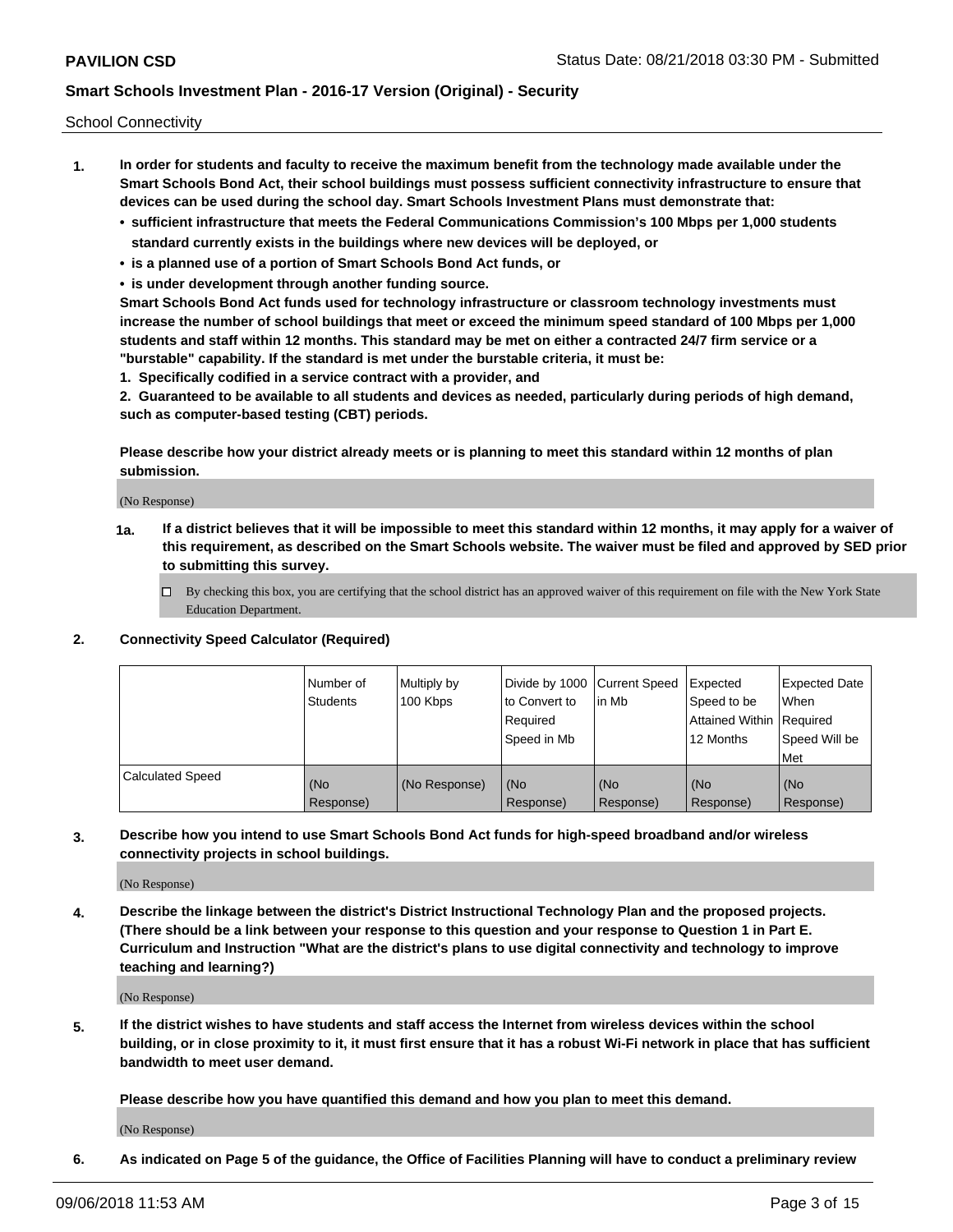School Connectivity

**of all capital projects, including connectivity projects.**

**Please indicate on a separate row each project number given to you by the Office of Facilities Planning.**

| Project Number |  |
|----------------|--|
|                |  |
| (No Response)  |  |
|                |  |

**7. Certain high-tech security and connectivity infrastructure projects may be eligible for an expedited review process as determined by the Office of Facilities Planning.**

**Was your project deemed eligible for streamlined review?**

(No Response)

**8. Include the name and license number of the architect or engineer of record.**

| Name          | License Number |
|---------------|----------------|
| (No Response) | (No Response)  |

**9. If you are submitting an allocation for School Connectivity complete this table. Note that the calculated Total at the bottom of the table must equal the Total allocation for this category that you entered in the SSIP Overview overall budget.** 

|                                            | Sub-              |
|--------------------------------------------|-------------------|
|                                            | <b>Allocation</b> |
| Network/Access Costs                       | (No Response)     |
| <b>Outside Plant Costs</b>                 | (No Response)     |
| School Internal Connections and Components | (No Response)     |
| <b>Professional Services</b>               | (No Response)     |
| Testing                                    | (No Response)     |
| <b>Other Upfront Costs</b>                 | (No Response)     |
| <b>Other Costs</b>                         | (No Response)     |
| Totals:                                    | 0                 |

**10. Please detail the type, quantity, per unit cost and total cost of the eligible items under each sub-category. This is especially important for any expenditures listed under the "Other" category. All expenditures must be eligible for tax-exempt financing to be reimbursed through the SSBA. Sufficient detail must be provided so that we can verify this is the case. If you have any questions, please contact us directly through smartschools@nysed.gov. NOTE: Wireless Access Points should be included in this category, not under Classroom Educational Technology, except those that will be loaned/purchased for nonpublic schools.**

| Select the allowable expenditure | Item to be purchased | Quantity      | Cost per Item | <b>Total Cost</b> |
|----------------------------------|----------------------|---------------|---------------|-------------------|
| type.                            |                      |               |               |                   |
| Repeat to add another item under |                      |               |               |                   |
| each type.                       |                      |               |               |                   |
| (No Response)                    | (No Response)        | (No Response) | (No Response) | (No Response)     |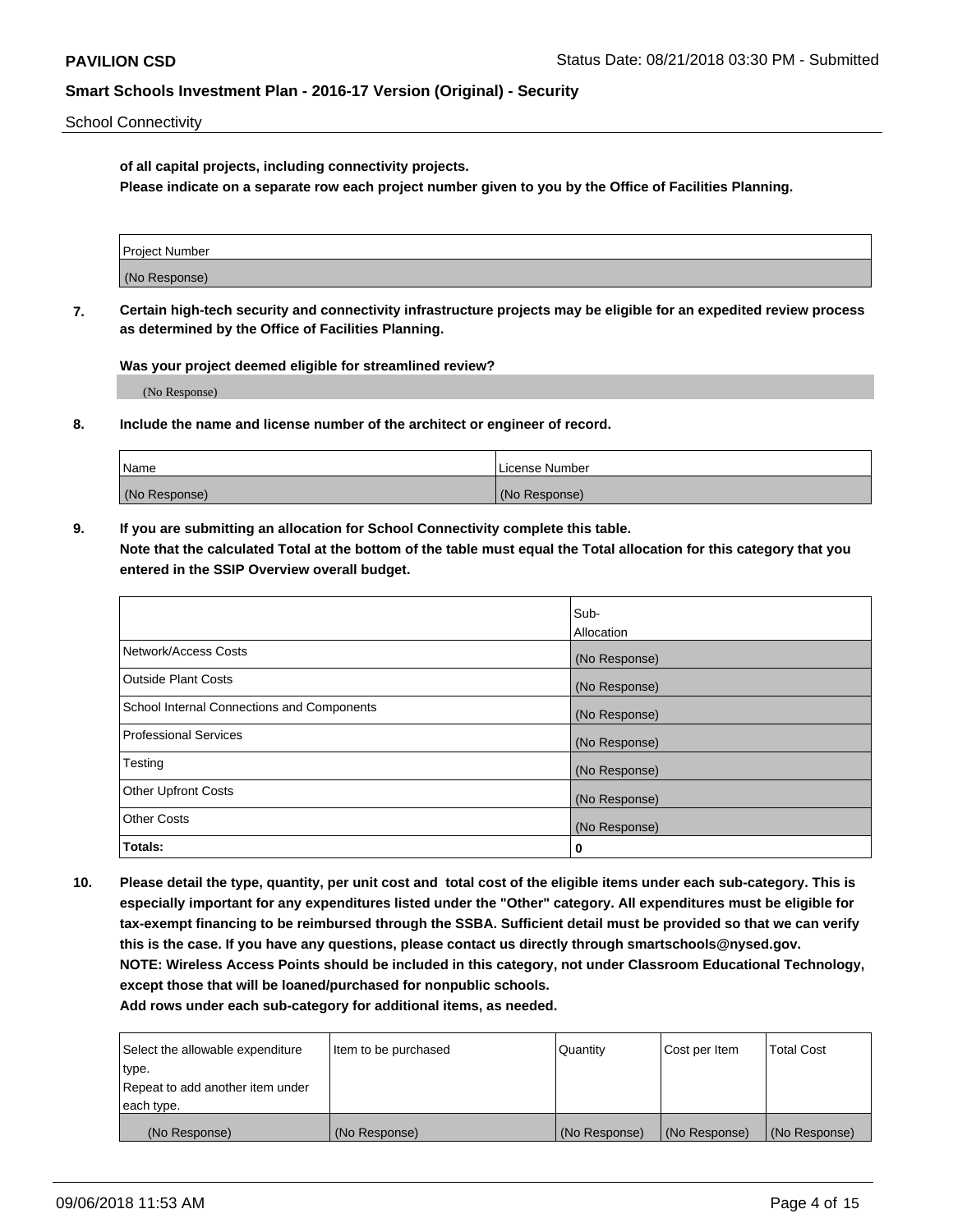Community Connectivity (Broadband and Wireless)

**1. Describe how you intend to use Smart Schools Bond Act funds for high-speed broadband and/or wireless connectivity projects in the community.**

(No Response)

**2. Please describe how the proposed project(s) will promote student achievement and increase student and/or staff access to the Internet in a manner that enhances student learning and/or instruction outside of the school day and/or school building.**

(No Response)

**3. Community connectivity projects must comply with all the necessary local building codes and regulations (building and related permits are not required prior to plan submission).**

 $\Box$  I certify that we will comply with all the necessary local building codes and regulations.

**4. Please describe the physical location of the proposed investment.**

(No Response)

**5. Please provide the initial list of partners participating in the Community Connectivity Broadband Project, along with their Federal Tax Identification (Employer Identification) number.**

| <b>Project Partners</b> | Federal ID#   |
|-------------------------|---------------|
| (No Response)           | (No Response) |

**6. If you are submitting an allocation for Community Connectivity, complete this table.**

**Note that the calculated Total at the bottom of the table must equal the Total allocation for this category that you entered in the SSIP Overview overall budget.**

|                                    | Sub-Allocation |
|------------------------------------|----------------|
| Network/Access Costs               | (No Response)  |
| <b>Outside Plant Costs</b>         | (No Response)  |
| <b>Tower Costs</b>                 | (No Response)  |
| <b>Customer Premises Equipment</b> | (No Response)  |
| <b>Professional Services</b>       | (No Response)  |
| Testing                            | (No Response)  |
| <b>Other Upfront Costs</b>         | (No Response)  |
| <b>Other Costs</b>                 | (No Response)  |
| Totals:                            | 0              |

**7. Please detail the type, quantity, per unit cost and total cost of the eligible items under each sub-category. This is especially important for any expenditures listed under the "Other" category. All expenditures must be capital-bond eligible to be reimbursed through the SSBA. If you have any questions, please contact us directly through smartschools@nysed.gov.**

| Select the allowable expenditure | Item to be purchased | Quantity      | Cost per Item | <b>Total Cost</b> |
|----------------------------------|----------------------|---------------|---------------|-------------------|
| type.                            |                      |               |               |                   |
| Repeat to add another item under |                      |               |               |                   |
| each type.                       |                      |               |               |                   |
| (No Response)                    | (No Response)        | (No Response) | (No Response) | (No Response)     |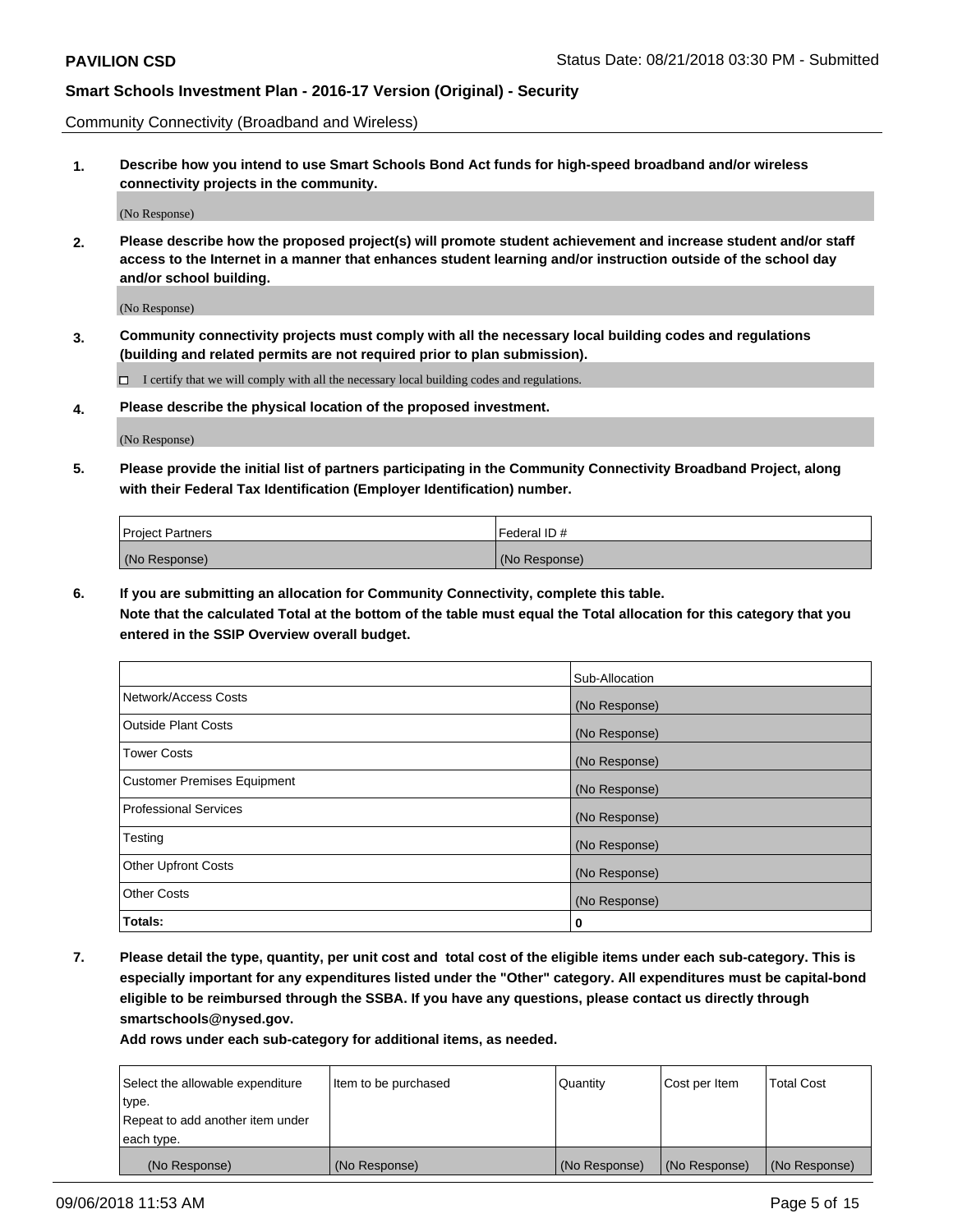#### Classroom Learning Technology

**1. In order for students and faculty to receive the maximum benefit from the technology made available under the Smart Schools Bond Act, their school buildings must possess sufficient connectivity infrastructure to ensure that devices can be used during the school day. Smart Schools Investment Plans must demonstrate that sufficient infrastructure that meets the Federal Communications Commission's 100 Mbps per 1,000 students standard currently exists in the buildings where new devices will be deployed, or is a planned use of a portion of Smart Schools Bond Act funds, or is under development through another funding source. Smart Schools Bond Act funds used for technology infrastructure or classroom technology investments must increase the number of school buildings that meet or exceed the minimum speed standard of 100 Mbps per 1,000 students and staff within 12 months. This standard may be met on either a contracted 24/7 firm service or a**

**"burstable" capability. If the standard is met under the burstable criteria, it must be:**

**1. Specifically codified in a service contract with a provider, and**

**2. Guaranteed to be available to all students and devices as needed, particularly during periods of high demand, such as computer-based testing (CBT) periods.**

**Please describe how your district already meets or is planning to meet this standard within 12 months of plan submission.**

(No Response)

- **1a. If a district believes that it will be impossible to meet this standard within 12 months, it may apply for a waiver of this requirement, as described on the Smart Schools website. The waiver must be filed and approved by SED prior to submitting this survey.**
	- By checking this box, you are certifying that the school district has an approved waiver of this requirement on file with the New York State Education Department.

#### **2. Connectivity Speed Calculator (Required)**

|                         | I Number of<br>Students | Multiply by<br>100 Kbps | to Convert to<br>Required<br>Speed in Mb | Divide by 1000 Current Speed Expected<br>lin Mb | Speed to be<br>Attained Within Required<br>12 Months | <b>Expected Date</b><br>When<br>Speed Will be<br>Met |
|-------------------------|-------------------------|-------------------------|------------------------------------------|-------------------------------------------------|------------------------------------------------------|------------------------------------------------------|
| <b>Calculated Speed</b> | (No<br>Response)        | (No Response)           | (No<br>Response)                         | (No<br>Response)                                | (No<br>Response)                                     | (No<br>Response)                                     |

**3. If the district wishes to have students and staff access the Internet from wireless devices within the school building, or in close proximity to it, it must first ensure that it has a robust Wi-Fi network in place that has sufficient bandwidth to meet user demand.**

**Please describe how you have quantified this demand and how you plan to meet this demand.**

(No Response)

**4. All New York State public school districts are required to complete and submit an Instructional Technology Plan survey to the New York State Education Department in compliance with Section 753 of the Education Law and per Part 100.12 of the Commissioner's Regulations.**

**Districts that include educational technology purchases as part of their Smart Schools Investment Plan must have a submitted and approved Instructional Technology Plan survey on file with the New York State Education Department.**

- $\Box$  By checking this box, you are certifying that the school district has an approved Instructional Technology Plan survey on file with the New York State Education Department.
- **5. Describe the devices you intend to purchase and their compatibility with existing or planned platforms or systems. Specifically address the adequacy of each facility's electrical, HVAC and other infrastructure necessary to install and support the operation of the planned technology.**

(No Response)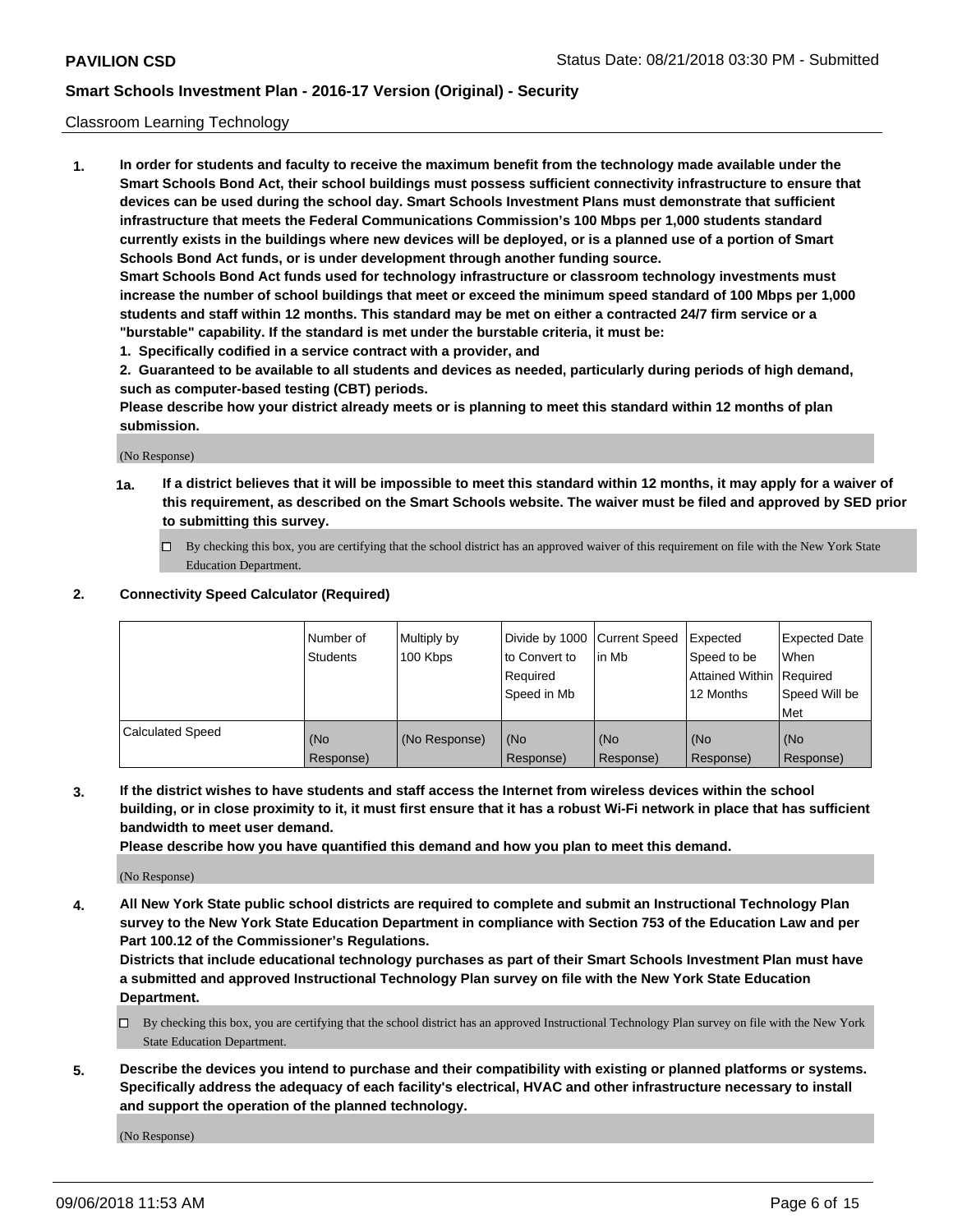#### Classroom Learning Technology

- **6. Describe how the proposed technology purchases will:**
	- **> enhance differentiated instruction;**
	- **> expand student learning inside and outside the classroom;**
	- **> benefit students with disabilities and English language learners; and**
	- **> contribute to the reduction of other learning gaps that have been identified within the district.**

**The expectation is that districts will place a priority on addressing the needs of students who struggle to succeed in a rigorous curriculum. Responses in this section should specifically address this concern and align with the district's Instructional Technology Plan (in particular Question 2 of E. Curriculum and Instruction: "Does the district's instructional technology plan address the needs of students with disabilities to ensure equitable access to instruction, materials and assessments?" and Question 3 of the same section: "Does the district's instructional technology plan address the provision of assistive technology specifically for students with disabilities to ensure access to and participation in the general curriculum?"**

(No Response)

**7. Where appropriate, describe how the proposed technology purchases will enhance ongoing communication with parents and other stakeholders and help the district facilitate technology-based regional partnerships, including distance learning and other efforts.**

(No Response)

**8. Describe the district's plan to provide professional development to ensure that administrators, teachers and staff can employ the technology purchased to enhance instruction successfully.**

**Note: This response should be aligned and expanded upon in accordance with your district's response to Question 1 of F. Professional Development of your Instructional Technology Plan: "Please provide a summary of professional development offered to teachers and staff, for the time period covered by this plan, to support technology to enhance teaching and learning. Please include topics, audience and method of delivery within your summary."**

(No Response)

- **9. Districts must contact the SUNY/CUNY teacher preparation program that supplies the largest number of the district's new teachers to request advice on innovative uses and best practices at the intersection of pedagogy and educational technology.**
	- By checking this box, you certify that you have contacted the SUNY/CUNY teacher preparation program that supplies the largest number of your new teachers to request advice on these issues.
	- **9a. Please enter the name of the SUNY or CUNY Institution that you contacted.**

(No Response)

**9b. Enter the primary Institution phone number.**

(No Response)

**9c. Enter the name of the contact person with whom you consulted and/or will be collaborating with on innovative uses of technology and best practices.**

(No Response)

**10. A district whose Smart Schools Investment Plan proposes the purchase of technology devices and other hardware must account for nonpublic schools in the district.**

**Are there nonpublic schools within your school district?**

Yes

 $\square$  No

**11. Nonpublic Classroom Technology Loan Calculator**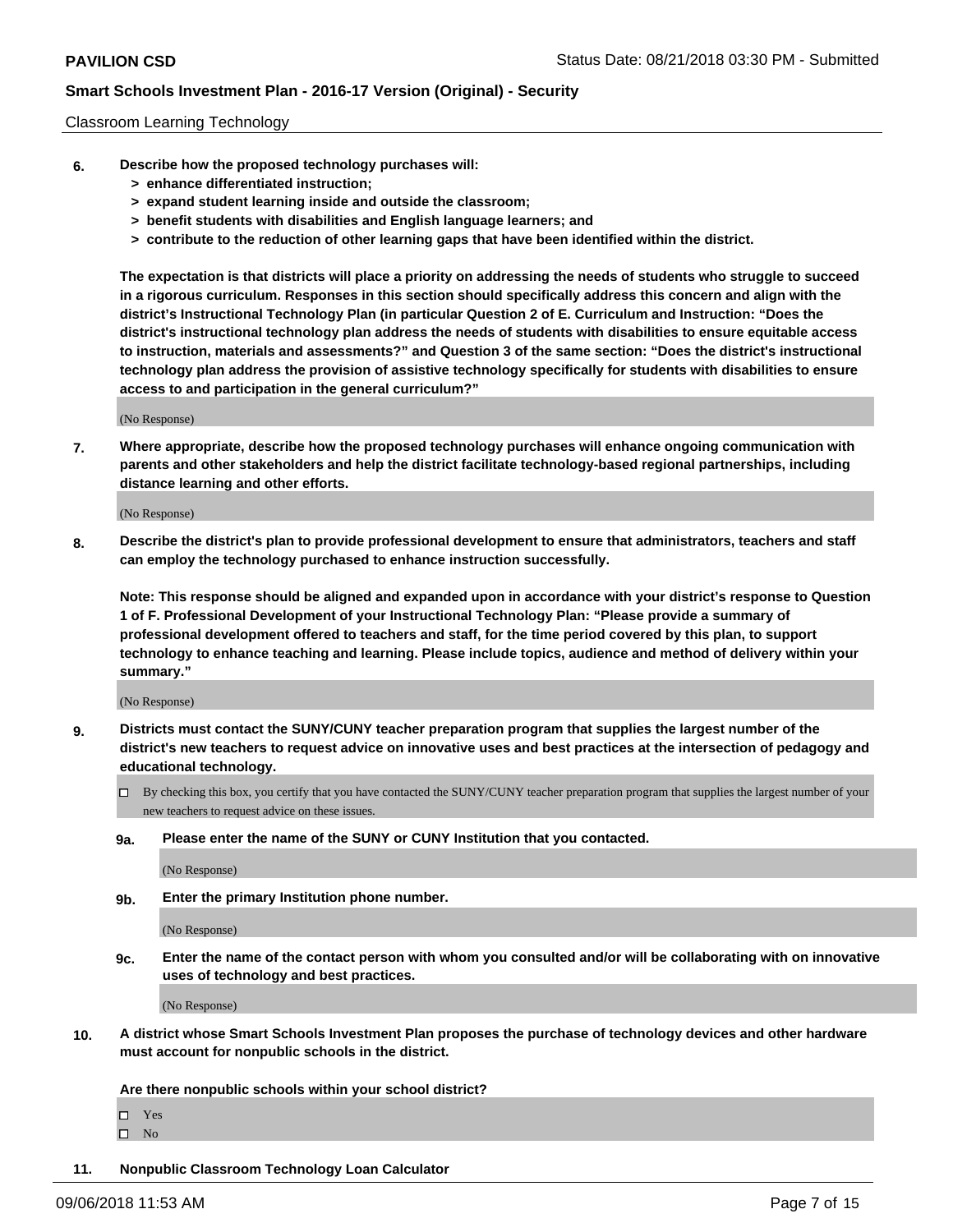#### Classroom Learning Technology

**The Smart Schools Bond Act provides that any Classroom Learning Technology purchases made using Smart Schools funds shall be lent, upon request, to nonpublic schools in the district. However, no school district shall be required to loan technology in amounts greater than the total obtained and spent on technology pursuant to the Smart Schools Bond Act and the value of such loan may not exceed the total of \$250 multiplied by the nonpublic school enrollment in the base year at the time of enactment. See:**

**http://www.p12.nysed.gov/mgtserv/smart\_schools/docs/Smart\_Schools\_Bond\_Act\_Guidance\_04.27.15\_Final.pdf.**

|                                       | 1. Classroom<br>Technology<br>Sub-allocation | 2. Public<br>l Enrollment<br>(2014-15) | l 3. Nonpublic<br>l Enrollment<br>$(2014 - 15)$ | l 4. Sum of<br>l Public and<br>l Nonpublic<br>Enrollment                                      | 15. Total Per<br>Pupil Sub-<br>l allocation | l 6. Total<br>Nonpublic Loan<br>Amount |
|---------------------------------------|----------------------------------------------|----------------------------------------|-------------------------------------------------|-----------------------------------------------------------------------------------------------|---------------------------------------------|----------------------------------------|
| Calculated Nonpublic Loan<br>l Amount |                                              |                                        |                                                 | (No Response)   (No Response)   (No Response)   (No Response)   (No Response)   (No Response) |                                             |                                        |

**12. To ensure the sustainability of technology purchases made with Smart Schools funds, districts must demonstrate a long-term plan to maintain and replace technology purchases supported by Smart Schools Bond Act funds. This sustainability plan shall demonstrate a district's capacity to support recurring costs of use that are ineligible for Smart Schools Bond Act funding such as device maintenance, technical support, Internet and wireless fees, maintenance of hotspots, staff professional development, building maintenance and the replacement of incidental items. Further, such a sustainability plan shall include a long-term plan for the replacement of purchased devices and equipment at the end of their useful life with other funding sources.**

 $\Box$  By checking this box, you certify that the district has a sustainability plan as described above.

**13. Districts must ensure that devices purchased with Smart Schools Bond funds will be distributed, prepared for use, maintained and supported appropriately. Districts must maintain detailed device inventories in accordance with generally accepted accounting principles.**

By checking this box, you certify that the district has a distribution and inventory management plan and system in place.

**14. If you are submitting an allocation for Classroom Learning Technology complete this table. Note that the calculated Total at the bottom of the table must equal the Total allocation for this category that you entered in the SSIP Overview overall budget.**

|                          | Sub-Allocation |
|--------------------------|----------------|
| Interactive Whiteboards  | (No Response)  |
| <b>Computer Servers</b>  | (No Response)  |
| <b>Desktop Computers</b> | (No Response)  |
| <b>Laptop Computers</b>  | (No Response)  |
| <b>Tablet Computers</b>  | (No Response)  |
| <b>Other Costs</b>       | (No Response)  |
| Totals:                  | 0              |

**15. Please detail the type, quantity, per unit cost and total cost of the eligible items under each sub-category. This is especially important for any expenditures listed under the "Other" category. All expenditures must be capital-bond eligible to be reimbursed through the SSBA. If you have any questions, please contact us directly through smartschools@nysed.gov.**

**Please specify in the "Item to be Purchased" field which specific expenditures and items are planned to meet the district's nonpublic loan requirement, if applicable.**

**NOTE: Wireless Access Points that will be loaned/purchased for nonpublic schools should ONLY be included in this category, not under School Connectivity, where public school districts would list them.**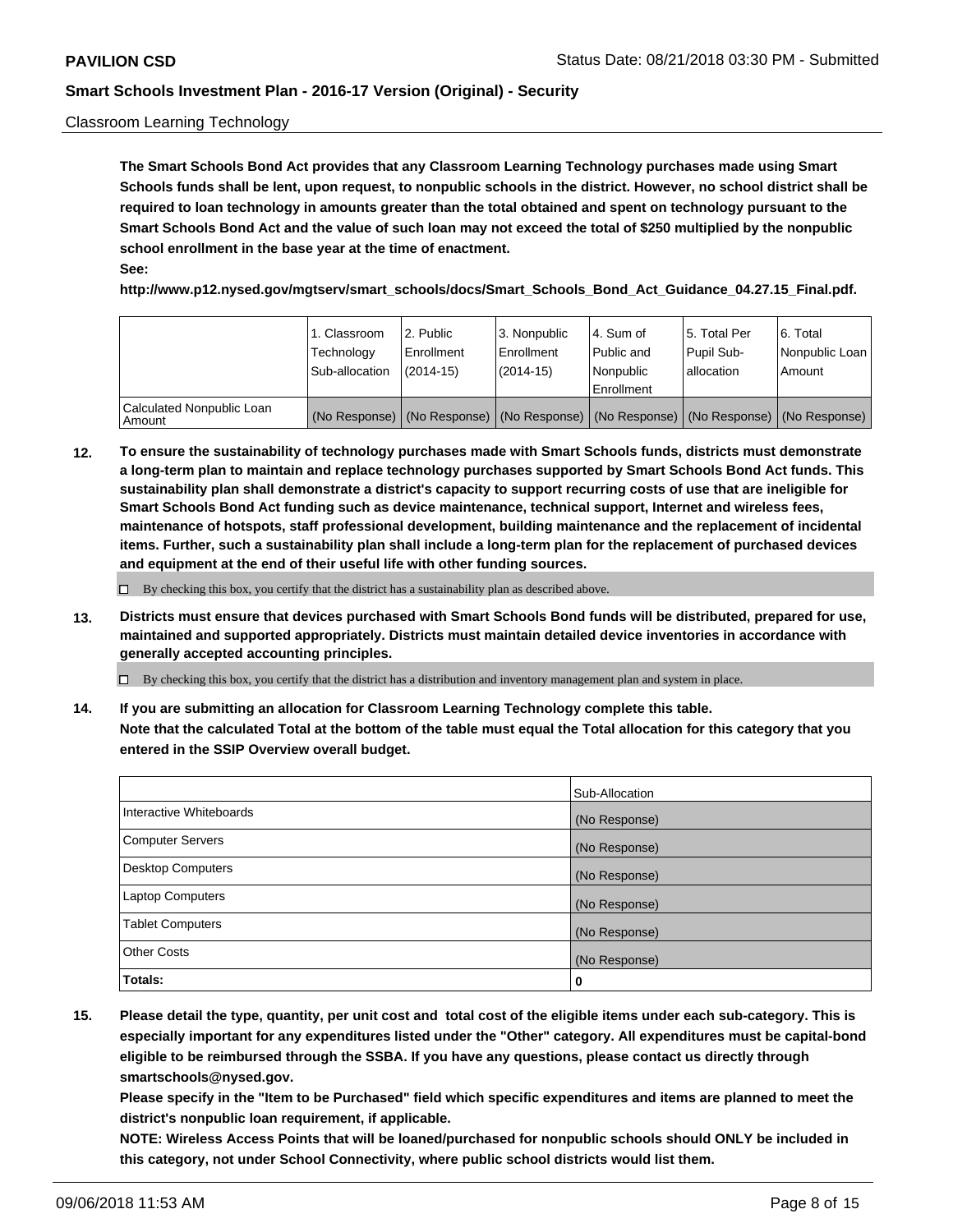Classroom Learning Technology

| Select the allowable expenditure | Iltem to be Purchased | Quantity      | Cost per Item | <b>Total Cost</b> |
|----------------------------------|-----------------------|---------------|---------------|-------------------|
| type.                            |                       |               |               |                   |
| Repeat to add another item under |                       |               |               |                   |
| each type.                       |                       |               |               |                   |
| (No Response)                    | (No Response)         | (No Response) | (No Response) | (No Response)     |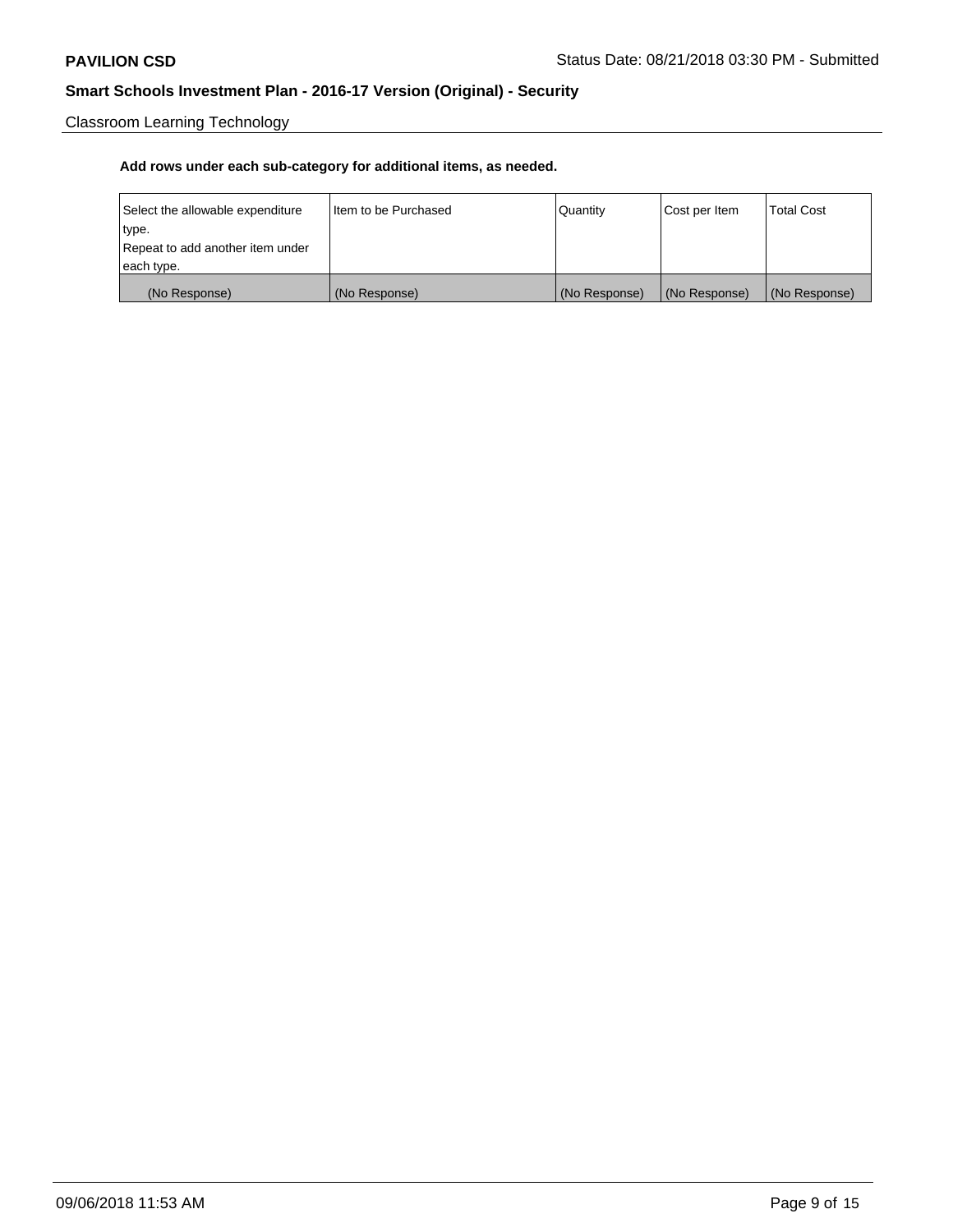#### Pre-Kindergarten Classrooms

**1. Provide information regarding how and where the district is currently serving pre-kindergarten students and justify the need for additional space with enrollment projections over 3 years.**

(No Response)

- **2. Describe the district's plan to construct, enhance or modernize education facilities to accommodate prekindergarten programs. Such plans must include:**
	- **Specific descriptions of what the district intends to do to each space;**
	- **An affirmation that pre-kindergarten classrooms will contain a minimum of 900 square feet per classroom;**
	- **The number of classrooms involved;**
	- **The approximate construction costs per classroom; and**
	- **Confirmation that the space is district-owned or has a long-term lease that exceeds the probable useful life of the improvements.**

(No Response)

**3. Smart Schools Bond Act funds may only be used for capital construction costs. Describe the type and amount of additional funds that will be required to support ineligible ongoing costs (e.g. instruction, supplies) associated with any additional pre-kindergarten classrooms that the district plans to add.**

(No Response)

**4. All plans and specifications for the erection, repair, enlargement or remodeling of school buildings in any public school district in the State must be reviewed and approved by the Commissioner. Districts that plan capital projects using their Smart Schools Bond Act funds will undergo a Preliminary Review Process by the Office of Facilities Planning.**

**Please indicate on a separate row each project number given to you by the Office of Facilities Planning.**

| Project Number |  |
|----------------|--|
| (No Response)  |  |
|                |  |

**5. If you have made an allocation for Pre-Kindergarten Classrooms, complete this table.**

**Note that the calculated Total at the bottom of the table must equal the Total allocation for this category that you entered in the SSIP Overview overall budget.**

|                                          | Sub-Allocation |
|------------------------------------------|----------------|
| Construct Pre-K Classrooms               | (No Response)  |
| Enhance/Modernize Educational Facilities | (No Response)  |
| <b>Other Costs</b>                       | (No Response)  |
| Totals:                                  | 0              |

**6. Please detail the type, quantity, per unit cost and total cost of the eligible items under each sub-category. This is especially important for any expenditures listed under the "Other" category. All expenditures must be capital-bond eligible to be reimbursed through the SSBA. If you have any questions, please contact us directly through smartschools@nysed.gov.**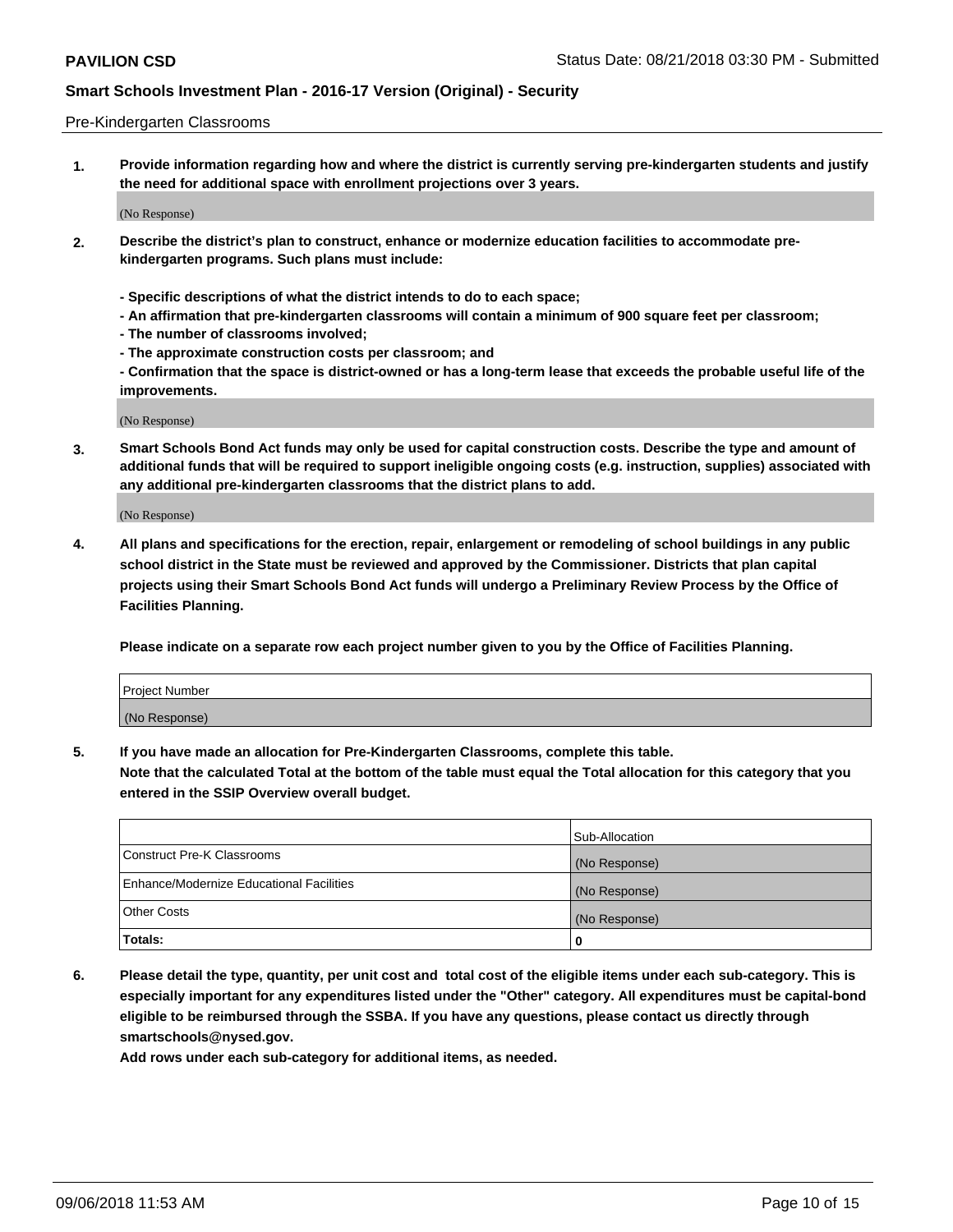Pre-Kindergarten Classrooms

| Select the allowable expenditure | Item to be purchased | Quantity      | Cost per Item | <b>Total Cost</b> |
|----------------------------------|----------------------|---------------|---------------|-------------------|
| type.                            |                      |               |               |                   |
| Repeat to add another item under |                      |               |               |                   |
| each type.                       |                      |               |               |                   |
| (No Response)                    | (No Response)        | (No Response) | (No Response) | (No Response)     |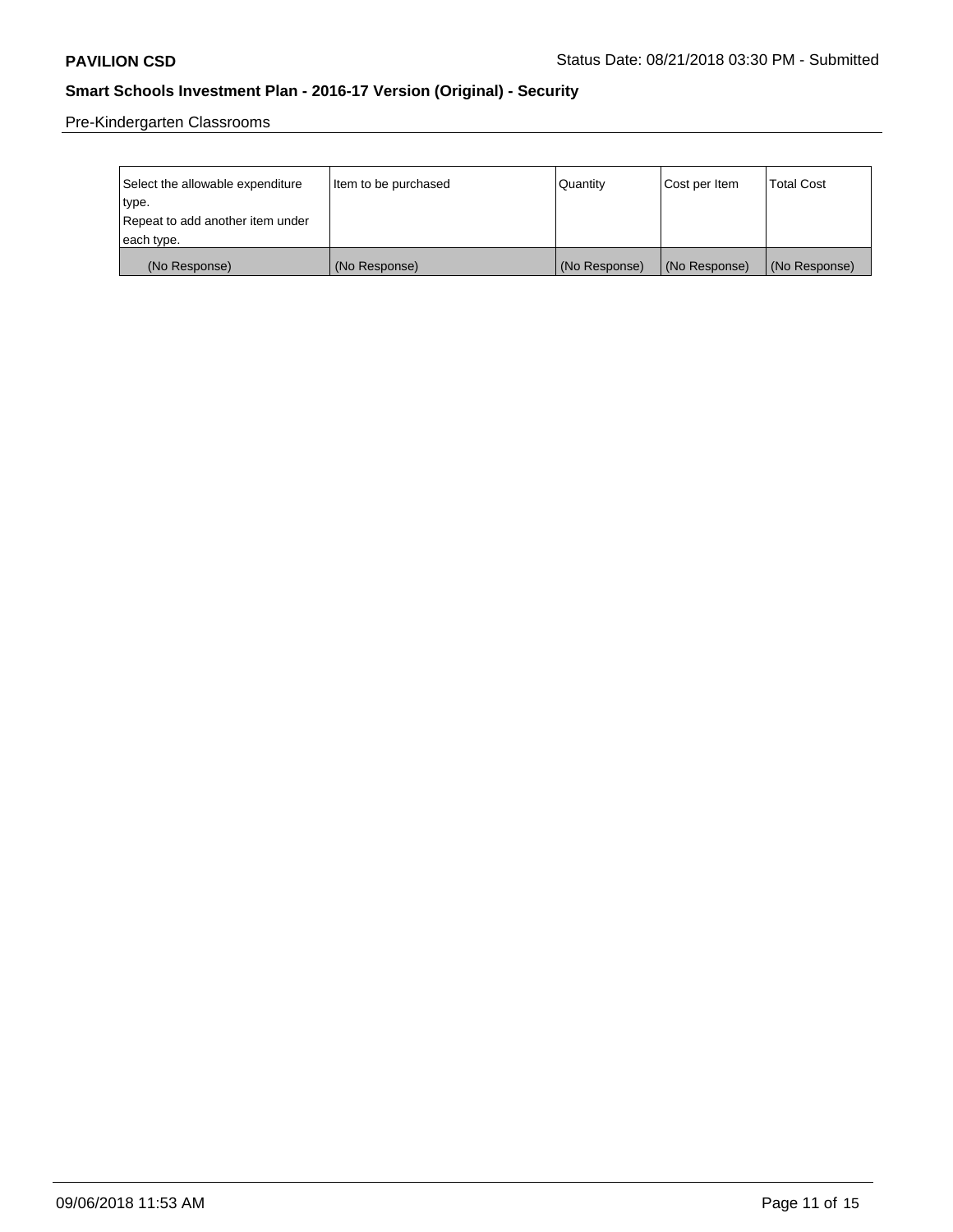Replace Transportable Classrooms

**1. Describe the district's plan to construct, enhance or modernize education facilities to provide high-quality instructional space by replacing transportable classrooms.**

(No Response)

**2. All plans and specifications for the erection, repair, enlargement or remodeling of school buildings in any public school district in the State must be reviewed and approved by the Commissioner. Districts that plan capital projects using their Smart Schools Bond Act funds will undergo a Preliminary Review Process by the Office of Facilities Planning.**

**Please indicate on a separate row each project number given to you by the Office of Facilities Planning.**

| Project Number |  |
|----------------|--|
|                |  |
|                |  |
|                |  |
|                |  |
| (No Response)  |  |
|                |  |
|                |  |
|                |  |

**3. For large projects that seek to blend Smart Schools Bond Act dollars with other funds, please note that Smart Schools Bond Act funds can be allocated on a pro rata basis depending on the number of new classrooms built that directly replace transportable classroom units.**

**If a district seeks to blend Smart Schools Bond Act dollars with other funds describe below what other funds are being used and what portion of the money will be Smart Schools Bond Act funds.**

(No Response)

**4. If you have made an allocation for Replace Transportable Classrooms, complete this table. Note that the calculated Total at the bottom of the table must equal the Total allocation for this category that you entered in the SSIP Overview overall budget.**

|                                                | Sub-Allocation |
|------------------------------------------------|----------------|
| Construct New Instructional Space              | (No Response)  |
| Enhance/Modernize Existing Instructional Space | (No Response)  |
| <b>Other Costs</b>                             | (No Response)  |
| Totals:                                        | 0              |

**5. Please detail the type, quantity, per unit cost and total cost of the eligible items under each sub-category. This is especially important for any expenditures listed under the "Other" category. All expenditures must be capital-bond eligible to be reimbursed through the SSBA. If you have any questions, please contact us directly through smartschools@nysed.gov.**

| Select the allowable expenditure | Item to be purchased | l Quantitv    | Cost per Item | <b>Total Cost</b> |
|----------------------------------|----------------------|---------------|---------------|-------------------|
| type.                            |                      |               |               |                   |
| Repeat to add another item under |                      |               |               |                   |
| each type.                       |                      |               |               |                   |
| (No Response)                    | (No Response)        | (No Response) | (No Response) | (No Response)     |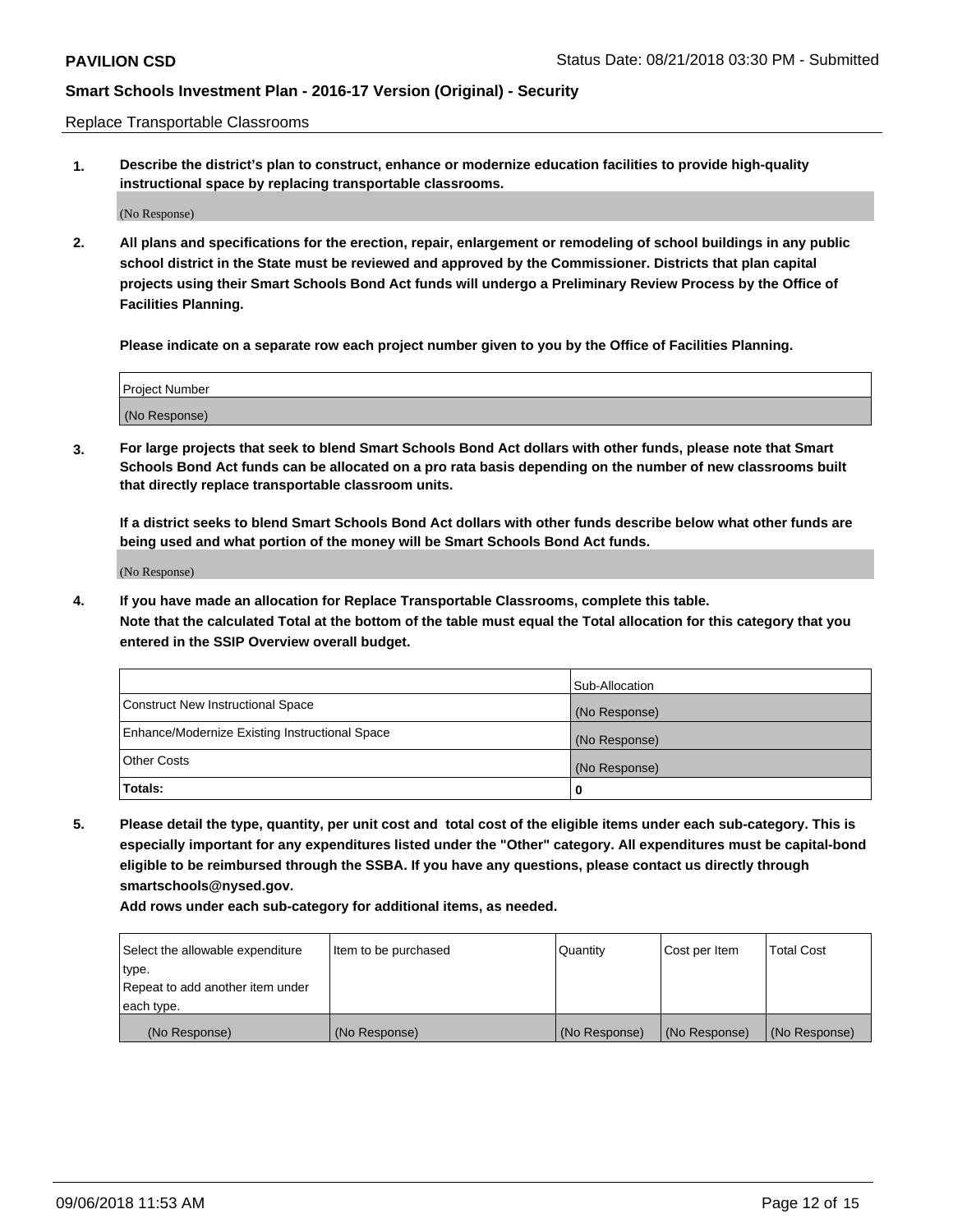#### High-Tech Security Features

### **1. Describe how you intend to use Smart Schools Bond Act funds to install high-tech security features in school buildings and on school campuses.**

Pavilion Central Schools wishes to upgrade their video security system to provide a safe and secure learning environment. The existing system that was installed several years ago has limited coverage and very limited video retention capacity. Pavilion wishes to upgrade their system to expand coverage both inside and outside their buildings. They wish to cover all appropriate areas and have new coverage on the campus. In addition, this system will have adequate capacity for storing a month's worth of regular recording and additional storage to archive specific events.

**2. All plans and specifications for the erection, repair, enlargement or remodeling of school buildings in any public school district in the State must be reviewed and approved by the Commissioner. Districts that plan capital projects using their Smart Schools Bond Act funds will undergo a Preliminary Review Process by the Office of Facilities Planning.** 

**Please indicate on a separate row each project number given to you by the Office of Facilities Planning.**

| <b>Project Number</b> |  |
|-----------------------|--|
| 18-12-01-04-7-999-001 |  |

- **3. Was your project deemed eligible for streamlined Review?**
	- Yes  $\boxtimes$  No
- **4. Include the name and license number of the architect or engineer of record.**

| <b>Name</b>  | l License Number |
|--------------|------------------|
| David Walter | 232261           |

**5. If you have made an allocation for High-Tech Security Features, complete this table. Note that the calculated Total at the bottom of the table must equal the Total allocation for this category that you entered in the SSIP Overview overall budget.**

|                                                      | Sub-Allocation |
|------------------------------------------------------|----------------|
| Capital-Intensive Security Project (Standard Review) | $\Omega$       |
| Electronic Security System                           | 338,300        |
| <b>Entry Control System</b>                          | $\Omega$       |
| Approved Door Hardening Project                      | $\Omega$       |
| <b>Other Costs</b>                                   | 10,000         |
| Totals:                                              | 348,300        |

**6. Please detail the type, quantity, per unit cost and total cost of the eligible items under each sub-category. This is especially important for any expenditures listed under the "Other" category. All expenditures must be capital-bond eligible to be reimbursed through the SSBA. If you have any questions, please contact us directly through smartschools@nysed.gov.**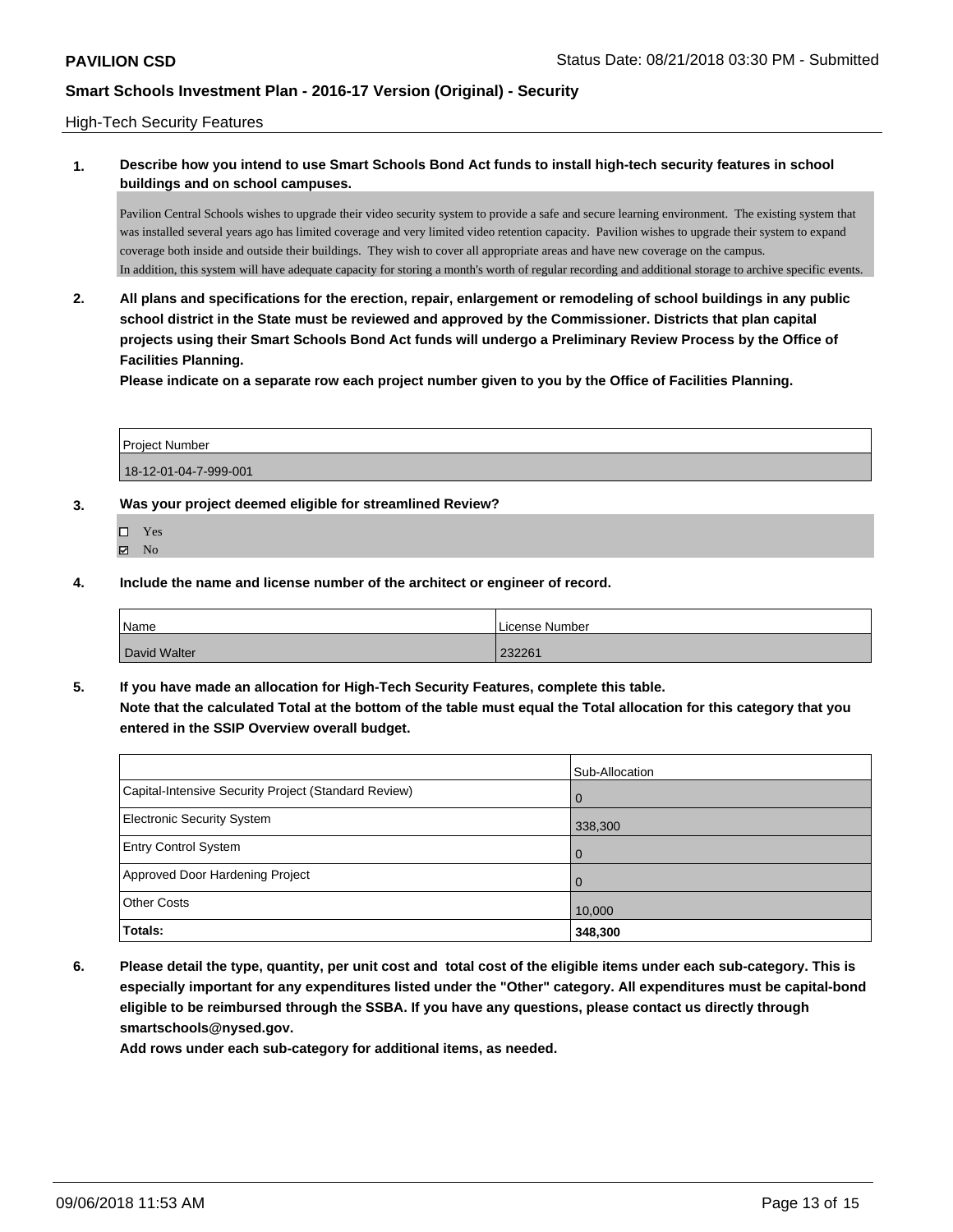# High-Tech Security Features

| Select the allowable expenditure          | Item to be purchased                     | Quantity | Cost per Item | <b>Total Cost</b> |
|-------------------------------------------|------------------------------------------|----------|---------------|-------------------|
| type.<br>Repeat to add another item under |                                          |          |               |                   |
| each type.                                |                                          |          |               |                   |
|                                           |                                          |          |               |                   |
| <b>Electronic Security System</b>         | Interior IP 3 MP Camera                  | 12.00    | 2,040         | 24,480            |
| <b>Electronic Security System</b>         | Interior IP 5 MP Camera                  | 10.00    | 2,380         | 23,800            |
| <b>Electronic Security System</b>         | Interior Multi Sensor IP 9 MP Camera     | 2.00     | 3.060         | 6,120             |
| <b>Electronic Security System</b>         | Exterior IP 3 MP Bullet IR Camera        | 2.00     | 2,975         | 5,950             |
| <b>Electronic Security System</b>         | Exterior IP 5 MP Bullet IR Camera        | 7.00     | 3,145         | 22,015            |
| <b>Electronic Security System</b>         | Exterior IP 8 MP Bullet IR Camera        | 7.00     | 3,400         | 23,800            |
| <b>Electronic Security System</b>         | Ultra High Resolution Exterior IP 30     | 4.00     | 13,600        | 54,400            |
|                                           | <b>MP Camera</b>                         |          |               |                   |
| <b>Electronic Security System</b>         | Ultra High Resolution Exterior IP 8 MP   | 1.00     | 7,650         | 7,650             |
|                                           | camera                                   |          |               |                   |
| <b>Electronic Security System</b>         | Multi Sensor 9 MP IP Camera              | 1.00     | 3,315         | 3,315             |
| <b>Electronic Security System</b>         | 32 Inch monitor with Thin Client         | 1.00     | 2,550         | 2,550             |
| <b>Electronic Security System</b>         | New Network Video Recorder Server        | 5.00     | 11,475        | 57,375            |
| <b>Electronic Security System</b>         | Installation of Customer Owned           | 66.00    | 500           | 33,000            |
|                                           | Cameras                                  |          |               |                   |
| <b>Electronic Security System</b>         | <b>Cabling of Customer Owned Cameras</b> | 66.00    | 500           | 33,000            |
| <b>Electronic Security System</b>         | Professional Services for the            | 1.00     | 40,845        | 40.845            |
|                                           | configuration of Video Security System   |          |               |                   |
| <b>Other Costs</b>                        | Architectural contingencies              | 1.00     | 10,000        | 10,000            |